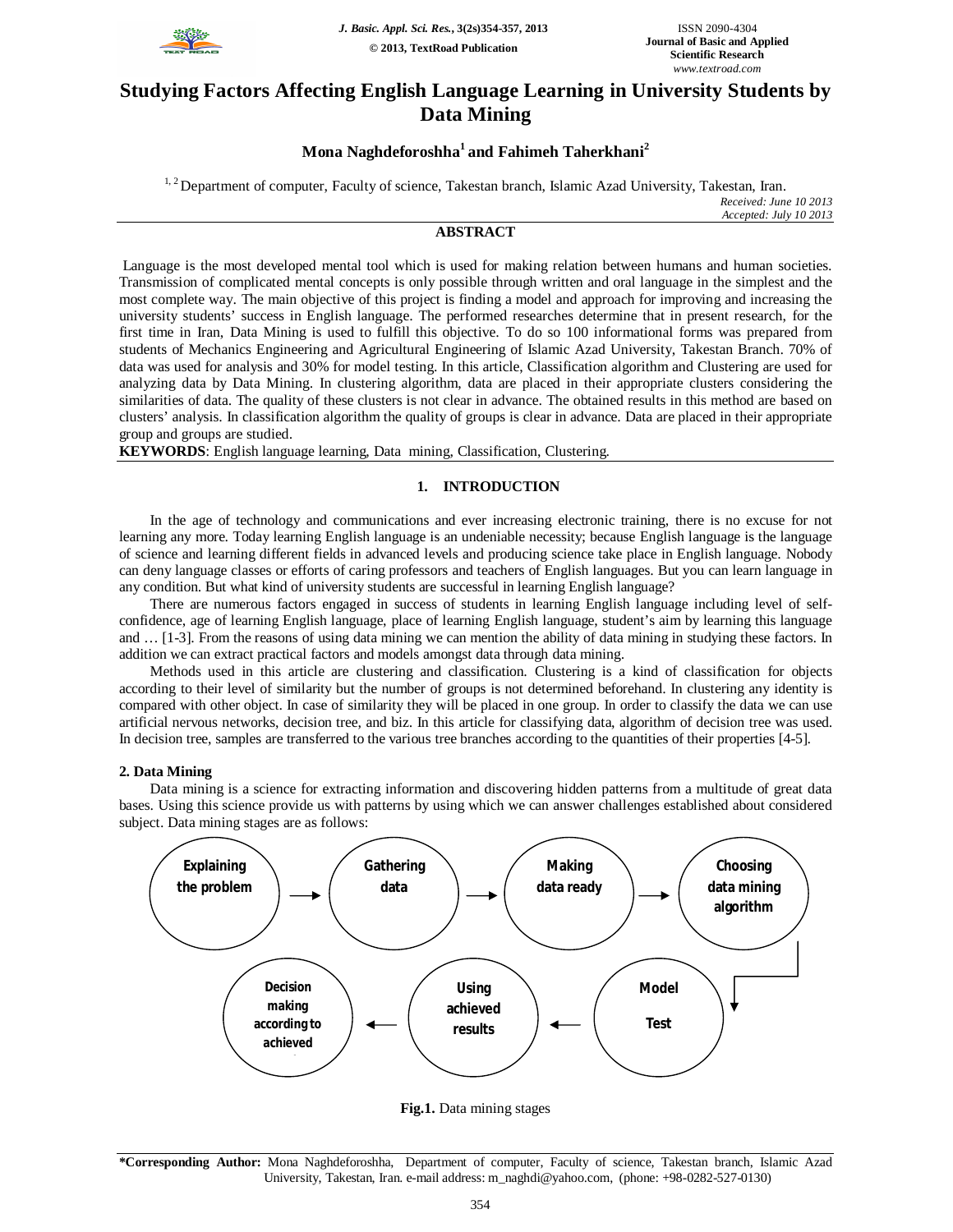#### **3. Method of Performance**

Data set of this section includes informational form prepared from 100 university students of Mechanics Engineering and Agricultural Engineering of Islamic Azad University, Takistan Branch. Gender of 40 people is female and 60 others are male. Majority of them are unemployed and single. Average GTA of people under study was 16 and majority of them had average age of 20-23. Data qualities are briefly as follows:

| <b>Table 1.</b> Data chart |               |               |                |                 |                   |  |  |  |
|----------------------------|---------------|---------------|----------------|-----------------|-------------------|--|--|--|
| <b>Gender</b>              | <b>Number</b> | <b>Single</b> | <b>Married</b> | <b>Employed</b> | <b>Unemployed</b> |  |  |  |
| <b>Woman</b>               | 40            | າາ            |                |                 |                   |  |  |  |
| Man                        | 60            | 46            |                |                 | 39                |  |  |  |

We entered information of these forms in Excel software. The students whose total score of fluency was lower than 5 out of 10 were considered as unsuccessful students in learning English language; score 6 as mead students and 7 and more as successful students in learning English language. Then a data base was prepared. This data base was studied and processed by WEKA statistical software.

In this article data are studied through clustering method and using K-means algorithm. In this algorithm, K is the number of clusters that is taken from input. Present objects are divided into K clusters according to their similarity to mead of objects of clusters. For determining the quantity of similarity, different methods are used some of which are used in data mining and some do not have vast utilization. Also, data were studied using algorithm of decision tree. Studying data by this method and placement of data in their appropriate group, a tree was achieved. Leaves of the tree that has less than five objects has no statistical value. These kinds of leaves were omitted. After studying these data through these algorithms, appropriate models were achieved.

#### **4. Summary of Performance**

For controlling the accuracy of obtained results through software, we separated 10 forms and in fact we just studied 90 forms. Finally we had a data base including 90 records each having 21 fields.

In data studying by clustering and K-means algorithm, omitting tree fields of Marital Status, Employment Status, and Studying Field because of being the same and ineffective and increase of number of clusters to 3 we reached to desirable results. Then, using classification method and algorithm of decision tree, we processed data. In this method we omitted some of the fields that cause tree to be scattered and their importance seems less were omitted and desirable tree was achieved. Finally data were classified in three groups G (successful), M (mead), and B (unsuccessful).

#### **5. Comparison of Two Methods Applied on Data**

Percentage of model errors was obtained through 10 records that were put aside from the beginning for test model. The obtained model through clustering method and K-means algorithm had 30% error. Also, the obtained model through classification and decision tree method had 10% error. This illustrates that the obtained pattern through classification and decision tree method is more appropriate.

#### **6. Obtained Results**

After studying data through mentioned algorithms some results were obtained which show us the qualities of successful, mean, and unsuccessful students in learning English language. Obtained results can be used for analyzing the amount of success in learning. Obtained results are explained below.

#### **6.1. Results of Data Processing by Clustering and K-means Algorithm Method**

Using this algorithm on data, they were divided in 3 clusters. After changing number of clusters to three clusters, all results that we had in studying data appeared and following figure results were obtained: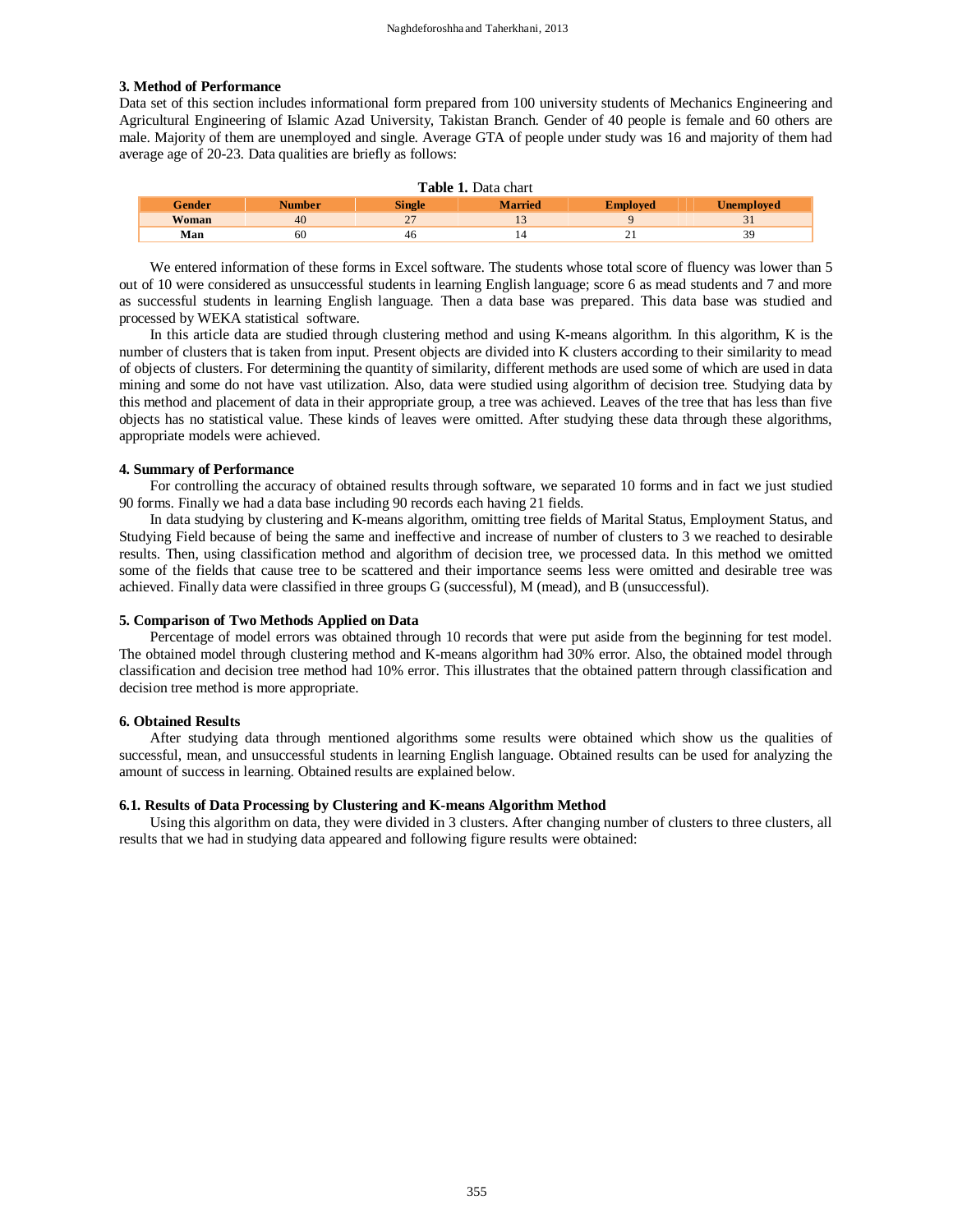| Cluster centroids:                                       |           |          |              |                |  |  |  |  |  |
|----------------------------------------------------------|-----------|----------|--------------|----------------|--|--|--|--|--|
|                                                          |           | Cluster# |              |                |  |  |  |  |  |
| Attribute                                                | Full Data | n        | $\mathbf{1}$ | $\overline{a}$ |  |  |  |  |  |
|                                                          | (90)      | (30)     | (33)         | (27)           |  |  |  |  |  |
| ------------------------<br>.<br>--------<br>----------- |           |          |              |                |  |  |  |  |  |
| JENSIAT                                                  | м         | м        | F            | M              |  |  |  |  |  |
| <b>SEN</b>                                               | 23.4      | 22.3     | 22.9697      | 25.1481        |  |  |  |  |  |
| MOADEL                                                   | 15.3222   | 14.4     | 16           | 15.5185        |  |  |  |  |  |
| TPEDAR                                                   | в         | в        | в            | А              |  |  |  |  |  |
| TMADAR                                                   | в         | в        | в            | A              |  |  |  |  |  |
| ZAMANBANDI                                               | c         | c        | c            | C              |  |  |  |  |  |
| <b>ETEMADBENAFS</b>                                      | в         | в        | A            | A              |  |  |  |  |  |
| TAMOL                                                    | A         | в        | A            | A              |  |  |  |  |  |
| <b>SENEF</b>                                             | c         | в        | c            | c              |  |  |  |  |  |
| <b>MAHAL</b>                                             | А         | А        | А            | в              |  |  |  |  |  |
| <b>HADAF</b>                                             | D         | D        | A            | D              |  |  |  |  |  |
| <b>SHOMARE</b>                                           | А         | А        | А            | А              |  |  |  |  |  |
| <b>MAZHAB</b>                                            | в         | в        | в            | А              |  |  |  |  |  |
| TASOB                                                    | А         | А        | в            | A              |  |  |  |  |  |
| <b>FARHANG</b>                                           | c         | c        | в            | c              |  |  |  |  |  |
| <b>SAFAR</b>                                             | в         | в        | в            | в              |  |  |  |  |  |
| <b>KHANEVADE</b>                                         | C         | C        | C            | c              |  |  |  |  |  |
| TASALOT                                                  | в         | и        | G            | в              |  |  |  |  |  |
|                                                          |           |          |              |                |  |  |  |  |  |
|                                                          |           |          |              |                |  |  |  |  |  |
| Clustered Instances                                      |           |          |              |                |  |  |  |  |  |
|                                                          |           |          |              |                |  |  |  |  |  |
| ο<br>30<br>$(33*)$                                       |           |          |              |                |  |  |  |  |  |
| $\mathbf{1}$<br>33<br>$37$ <sup>*</sup><br>$\epsilon$    |           |          |              |                |  |  |  |  |  |
| 2<br>27<br>$30*1$<br>τ.                                  |           |          |              |                |  |  |  |  |  |

**Fig.2.** Created clusters by applying clustering and K-means method on data Qualities of students who were successful in learning English language:

- Gender of majority of them was female.
- Their mean GPA was 16.
- Their parents' education was same and high school diploma.
- They had high self-confidence.
- Their social interaction was good.
- Their age of language learning was 12-18.
- They had learned English language in language schools.
- Their goal for learning language is personal interest.
- They had been bounded to religion as much as possible.
- They were middling prejudiced on their national culture.
- They were middling acquainted with culture of English language countries.

Qualities of students who were mean in learning English Language:

• Gender of majority of them was male.

- Their mean GPA was 14.
- Their parents' education was same and high school diploma.
- They had mean self-confidence.
- Their social interaction was mean.
- Their age of language learning was 6-12.
- They had learned English language in language schools.
- Their goal for learning language is that it is useful in job market and education continuation.
- They had been bounded to religion as much as possible.
- They were highly prejudiced on their national culture.
- They were slightly acquainted with culture of English language countries.

Qualities of students who were unsuccessful in learning English Language:

- Gender of majority of them was male.
- Their mean GPA was 15.
- Their parents' education was same and under high school diploma.
- They had high self-confidence.
- Their social interaction was good.
- Their age of language learning was 12-18.
- They had learned English language in school.
- Their goal for learning language is that it is useful in job market and education continuation.
- They had been bounded to religion completely.
- They were highly prejudiced on their national culture.
- They were slightly acquainted with culture of English language countries.

#### **6.2. Results of Data Processing by Classification and Decision Tree Algorithm Method**

In classification method we have groups whose entity has been determined beforehand and we place all objects in their relevant group one by one. In decision tree algorithm, samples are transferred according to their quantities in tree and this will continue until there is no more possibility for making sub-branches. The resulted tree from studied data had